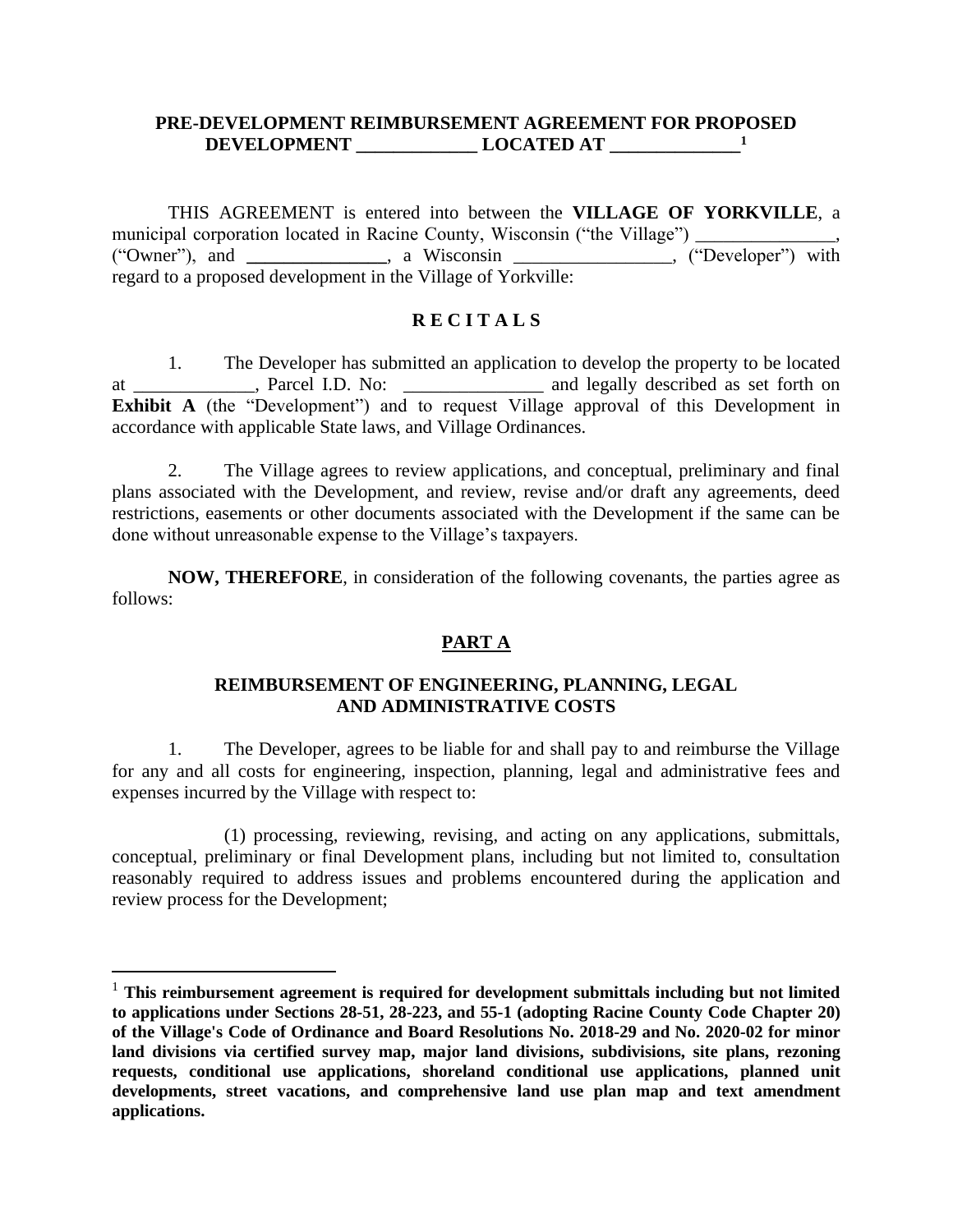(2) processing, reviewing, revising, drafting and acting on any agreements, easements, deed restrictions or other documents associated with the proposed Development; and

(3) construction, installation, inspection and approval of all improvements provided for in the Development, including, but not limited to, consultation reasonably required to address problems encountered during the course of the design and construction of the Development.

Such costs shall include the costs of the Village's own engineers and inspectors (if any), and outside services for attorneys, planners, agents, ecologists, sub-contractors, consulting engineers and the Village's own employees. The cost for Village employees' time shall be based upon the classification of the employee and the rates established by the Village Board, from time-to-time, for each such classification. Such costs shall also include, but not be limited to, those for attendance at telephone conferences and meetings. The cost for outside services shall be the direct cost incurred by the Village.

2. The Developer understands that the planning, legal, engineering, and/or other consultants retained by the Village are acting exclusively on behalf of the Village and not the Developer.

# **PART B**

# **GUARANTEE OF PAYMENT**

1. The Developer shall deposit with the Village Treasurer the sum of \_\_\_\_\_\_\_\_\_\_\_\_\_\_\_ dollars (\$ \_\_\_\_\_\_\_\_.00) in the form of a check. The Village shall deposit and apply such funds toward payment of the above costs relating to the Development.

2. If at any time said deposit becomes insufficient to pay expenses incurred by the Village for the above costs, the Developer shall deposit required additional amounts within fifteen (15) days of written demand by the Village Administrator/Clerk. Until the required funds are received, no additional work or review will be performed by the Village as to the development plan under consideration. The Village may also reject any pending application and plans for non-payment of the above costs. All unpaid costs shall be paid prior to issuance of any permits.

3. If the Developer fails to replenish the required deposits or to reimburse the Village for costs the Village has incurred, the Owner hereby consents to the Village's imposing a special charge upon the real property comprising the Development for any amounts due to the Village under this predevelopment agreement plus any costs the Village has incurred in attempting to collect the amounts due. This special charge shall become a lien upon the property. Developer and Owner hereby waive any rights it may have to any notices or hearings with respect to the special charge imposed under Wis. Stat. Sec. 66.0627.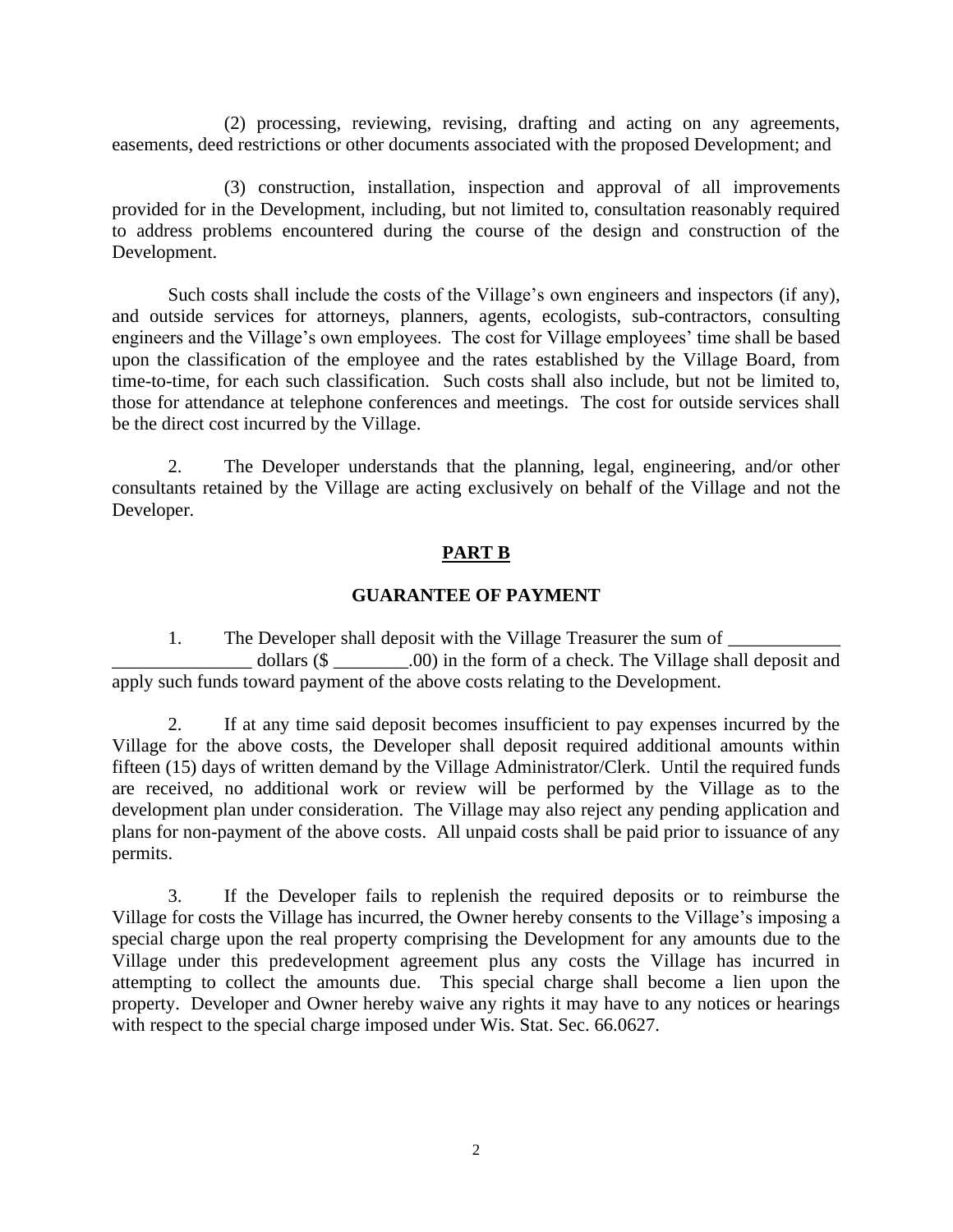### **PART C**

#### **TERMINATION OF GUARANTEE**

Within 60 days after occupancy permit issuance, or upon written notice of abandonment of the application or conceptual plan, prior to final approval, (including abandonment or denial due to rejection by any reviewing agency), the Village shall furnish the Developer with a statement of all such costs incurred by it with respect to such application or conceptual plan. In the case of any abandonment or denial, any excess funds shall be remitted to Developer, and, subject to the terms hereof, any costs in excess of such deposit shall be paid by the Developer. In the case of an approval, and if the development requires a written development agreement with the Village as to public infrastructure construction or any other public financial considerations, such deposit shall carry forward under the terms of the development agreement entered into between the parties. Any interest earned on said deposit shall remain the property of the Village to partially offset administrative expenses associated with planning and development.

### **PART D**

#### **GOVERNING LAW AND VENUE; RECORDING**

This Agreement shall be construed under the laws of the State of Wisconsin and venue shall be in Racine County, Wisconsin. This Agreement shall be an encumbrance upon, and run with, the land and may be recorded with the Racine County Register of Deeds by any party to give notice of its obligations.

**IN WITNESS WHEREOF**, the parties have executed this Pre-development Agreement as of the  $\_\_\_\_\_\$  day of  $\_\_\_\_\_\$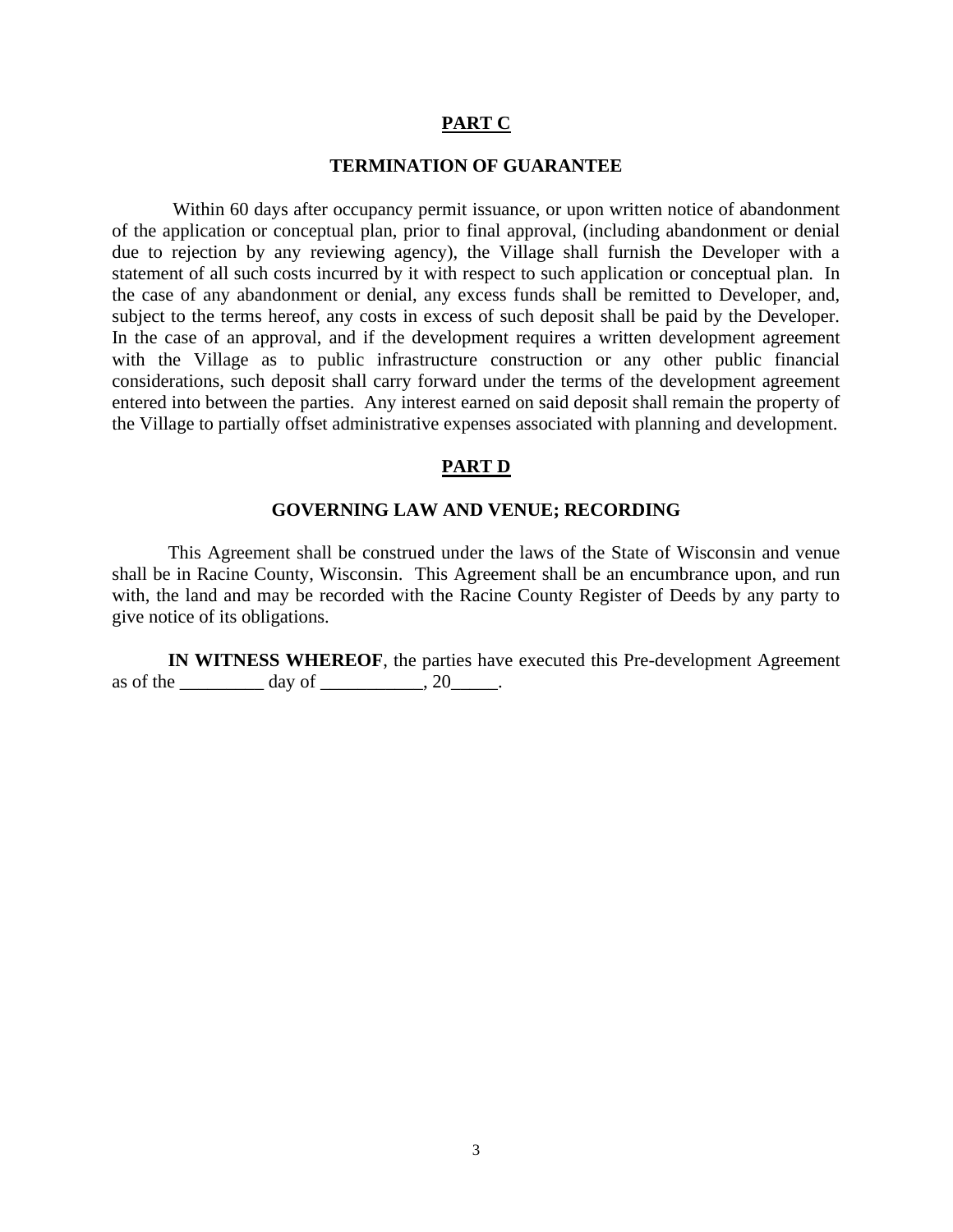### **OWNER:**

**\_\_\_\_\_\_\_\_\_\_\_\_\_\_\_\_\_\_\_\_**

By:

Attest:

STATE OF WISCONSIN ) ) SS: COUNTY OF \_\_\_\_\_\_\_\_\_\_\_\_)

Personally came before me this \_\_\_\_\_\_ day of \_\_\_\_\_\_\_\_\_\_, 20\_\_\_\_, the above-named The same of <u>the same of the same of the same set of the same set of the same set of the same set of the same set of the same set of the same set of the same set of the same set of the same set of the same set of the same </u> the person(s) who executed the foregoing instrument on behalf of the said Owner and acknowledged the same.

> Notary Public, Racine County, Wisconsin My Commission expires: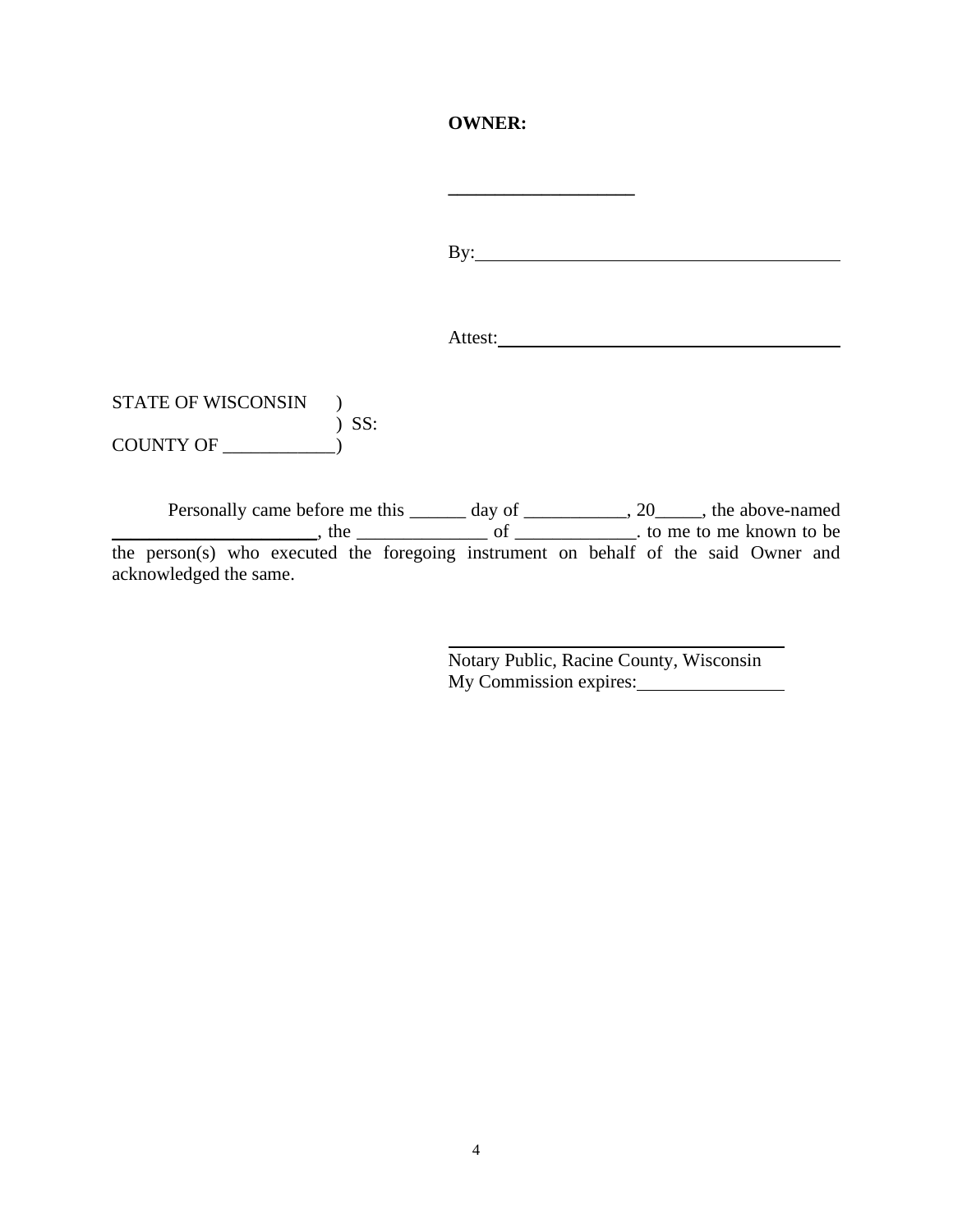# **DEVELOPER:**

**\_\_\_\_\_\_\_\_\_\_\_\_\_\_\_\_\_\_\_\_\_\_\_\_\_\_\_**

|                           | $\mathbf{By:}\_\_\_\_\_\_\_\_\_$                                                                                                                                                                                                          |  |
|---------------------------|-------------------------------------------------------------------------------------------------------------------------------------------------------------------------------------------------------------------------------------------|--|
|                           | Name: Name and the state of the state of the state of the state of the state of the state of the state of the state of the state of the state of the state of the state of the state of the state of the state of the state of<br>(Print) |  |
|                           |                                                                                                                                                                                                                                           |  |
|                           | Name: Name<br>(Print)                                                                                                                                                                                                                     |  |
|                           |                                                                                                                                                                                                                                           |  |
| STATE OF WISCONSIN<br>SS: |                                                                                                                                                                                                                                           |  |
| COUNTY OF (2)             |                                                                                                                                                                                                                                           |  |

Personally came before me this \_\_\_\_\_\_ day of \_\_\_\_\_\_\_\_\_\_, 20\_\_\_\_\_, the above-named  $\blacksquare$ , the  $\blacksquare$ , of  $\blacksquare$ , of  $\blacksquare$ , to me to me known to be the person(s) who executed the foregoing instrument on behalf of the said Developer and acknowledged the same.

Notary Public, \_\_\_\_\_\_\_\_\_\_ County, Wisconsin

My Commission expires: